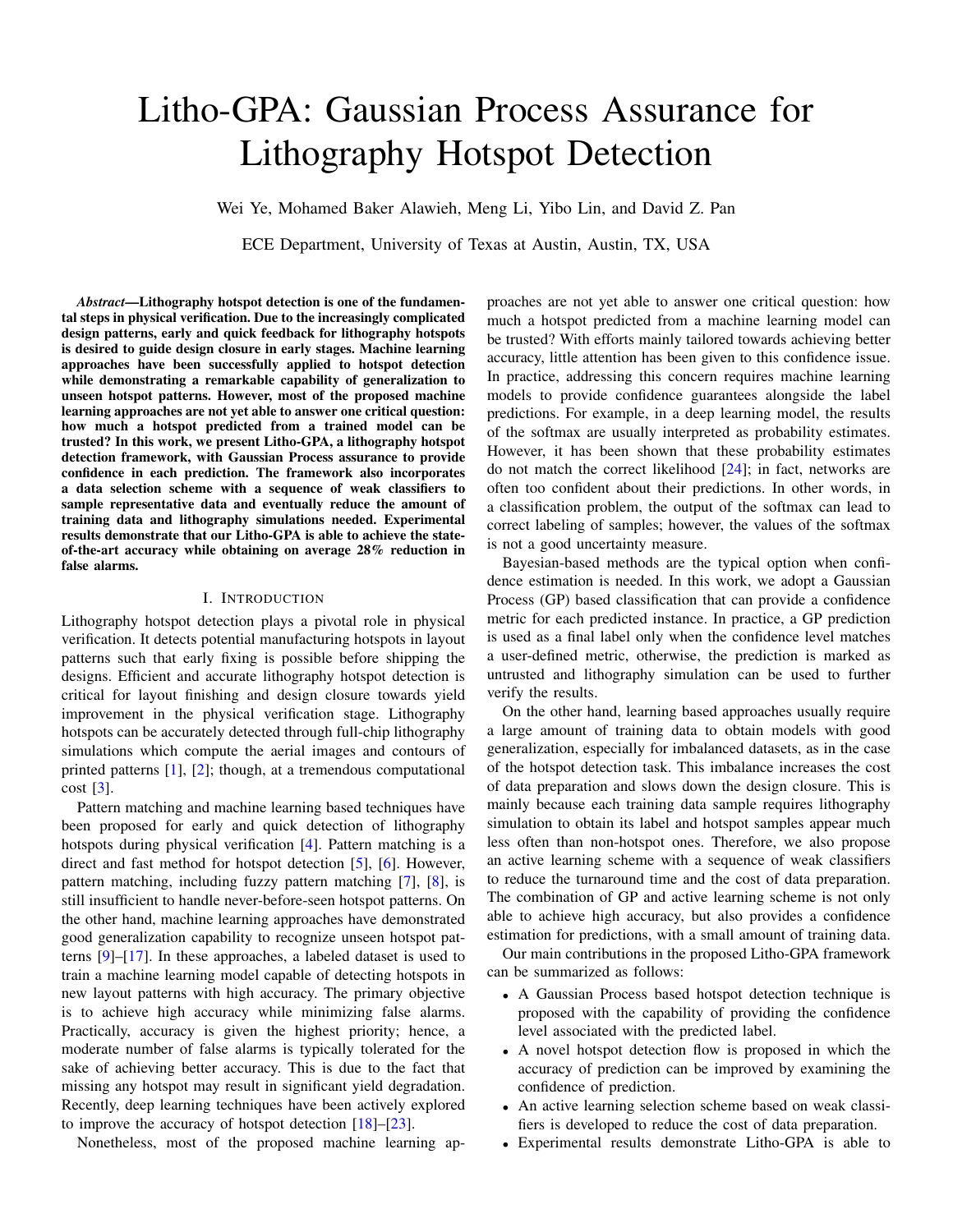achieve comparable accuracy to the state-of-the-art deep learning approaches while obtaining on average 28% reduction in false alarms.

The rest of this paper is organized as follows. Section [II](#page-1-0) reviews the challenges in hotspot detection and gives the problem formulation. Section [III](#page-1-1) provides a detailed explanation of the proposed approach. Section [IV](#page-3-0) demonstrates the effectiveness of our approaches with comprehensive results, followed by the conclusion in Section [V.](#page-4-0)

# II. PRELIMINARIES

<span id="page-1-0"></span>Figure [1](#page-1-2) shows an example of two clips where one encompasses lithography hotspot marked by the red rectangle region (a) while the other does not (b). The hotspot detection task to be solved by machine learning techniques can be formulated as a twoclass image classification problem; a classical problem which has been studied extensively in literature. However, the problem at hand has its unique characteristics that should be taken into account. First, despite the fact that the lithography defects are critical, their relative number is significantly small across the whole chip. This poses a major challenge when formulating the task as a learning problem because the two classes are highly imbalanced which necessitates a proper handling to remove the inherent bias in the data.

Second, with such imbalanced data, the number of false alarms is usually comparable to, or even higher than, the number of true hotspots. In practice, the number of false alarms is among the most important metrics to evaluate hotspot detection methods [\[20\]](#page-5-13). Accuracy (i.e., true positive rate [\[25\]](#page-5-14)) and the number of false alarms (i.e., false positives) are the two prevailing metrics used for detection evaluation. However, to make use of these models, a new criterion should be considered which is *trust*. Among the questions we address in this work is *should we trust all predictions from a highly accurate model?*

<span id="page-1-2"></span>

Fig. 1: An example of lithography hotspot clip (a) and nonhotspot clip (b).

# III. LITHGRAPHY HOTSPOT DETECTION

<span id="page-1-1"></span>In this section, we explain the details of the proposed Litho-GPA framework for lithography hotspot detection. It consists of two key components: Gaussian Process for hotspot detection and active learning for data preparation.

## <span id="page-1-5"></span>*A. Hotspot Detection using Gaussian Process*

Gaussian Process (GP) classification falls under the category of probabilistic classification where test predictions take the form of class probabilities; this contrasts with methods which provide a class label only [\[26\]](#page-5-15). Since generalization to test cases inherently involves some level of uncertainty, it is natural to attempt to make predictions in a way that reflects these uncertainties. For hotspot detection, GP can provide, alongside the label, a confidence measure about the label which can help judge the trustworthiness of the obtained classification decision.

In literature, different schemes have been proposed for binary GP classification. Among the most commonly used are those based on logistic or probit mapping where Laplace Approximation is used to estimate the posterior distribution [\[27\]](#page-5-16). In other approaches, the binary classification is cast as a regression problem where the objective is to predict a continuous label that can be mapped through thresholding to binary labels. In theory, GP classification with Laplace Approximation (GPC) uses a Bernoulli likelihood in the Bayesian inference, thus incorporating the binary labels into the inference. While such likelihood is an accurate representation of the binary data, it is not conjugate with GP prior; hence it makes the inference intractable and requires approximating the posterior distribution. On the other hand, using a regression based GP for classification (GPR) moves the binary mapping outside the inference; hence, preserving the conjugacy that results in a closed form posterior distribution. In the hotspot detection task, hotspots are assigned to +1 and non-hotspots are assigned to -1; 0 can be a decision boundary which maps the continuous quantity output of GPR to the two discrete classes.

The comparison of GPR and GPC is shown in Figure [2.](#page-1-3) Examining the figure, one can notice that, with the same number of samples, GPR is always achieving higher prediction accuracy and the number of false alarms resulting from GPR is lower than that from GPC when it converges. Moreover, the fact that the posterior distribution can be obtained with no approximation in GPR is reflected in the computational cost where GPC is significantly more expensive computationally than GPR. Based on this comparison, GPR was adopted in this work.

<span id="page-1-3"></span>

Fig. 2: Comparison between GPC and GPR on Layout 2 where accuracy (a) and the number of false alarms (b) are shown.

For the hotspot detection task, the class label  $y$  is assumed to be a continuous noisy version of an underlying GP  $f(\mathbf{x})$ with a Radial Basis Function (RBF) kernel. Based on the prior distribution of  $f(x)$ , the joint distribution of the observed outputs y, and the GP function values for the test outputs, the predictive y, and the GP function values for the test outputs, the predictive posterior for the images in the test data  $p(\mathbf{f}_*|\mathbf{y}, \mathbf{X}, \mathbf{X}_*)$  is given by [\[27\]](#page-5-16):

<span id="page-1-4"></span>
$$
p(\mathbf{f}_*|\mathbf{y}, \mathbf{X}, \mathbf{X}_*) \sim \mathcal{N}(\mu, \Sigma),
$$

$$
\mu = K(\mathbf{X}_*, \mathbf{X}) \left[ K(\mathbf{X}, \mathbf{X}) + \sigma^2 I \right]^{-1} \mathbf{y}, \tag{1}
$$

$$
\Sigma = K(\mathbf{X}_*, \mathbf{X}_*) - K(\mathbf{X}_*, \mathbf{X}) \left[ K(\mathbf{X}, \mathbf{X}) + \sigma^2 I \right]^{-1} K(\mathbf{X}, \mathbf{X}_*),
$$

where  $X$  and  $X_*$  are matrices containing the training and testing clip data respectively.  $\sigma^2$  represents the level of noise in the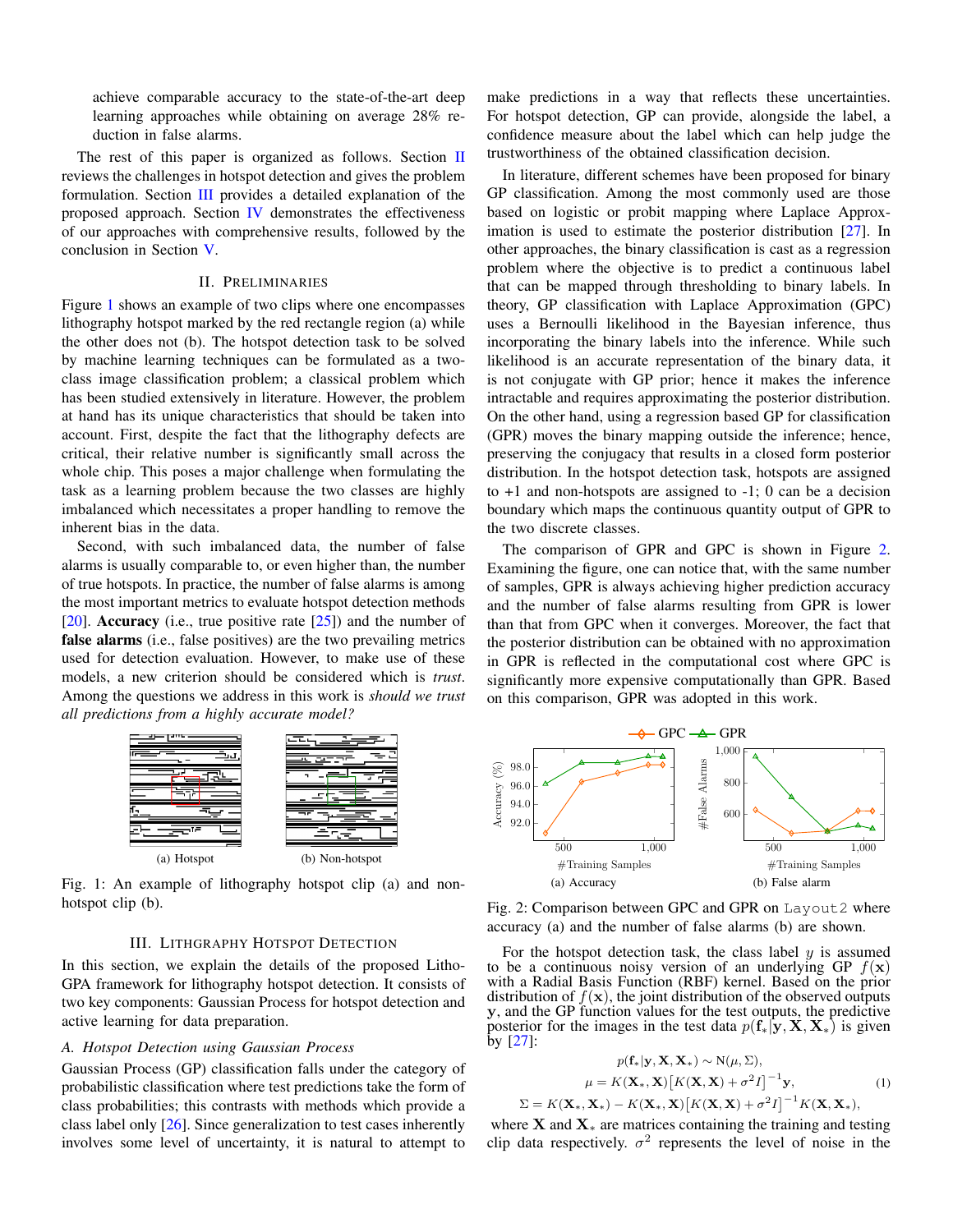data, y is a vector representing the labels for training data,  $f_*$  is a vector representing the function prediction for the testing clip data, and the matrices  $K(\cdot, \cdot)$  represent the covariance matrices obtained by evaluating the RBF kernel.

In the GPR approach, the posterior distribution in Equation  $(1)$ represents the distribution of the class label in the continuous domain. To get a point estimate of the class label, proper thresholding scheme (usually at 0) is used for the mean of the posterior distribution. However, we are interested in a predictive distribution that can provide a confidence to judge upon prediction. This can be achieved by leveraging all information provided by the posterior distribution; i.e., the distribution of the continuous class label. To elaborate on this, we consider the example shown in Figure [3](#page-2-0) where the posterior distributions for two samples  $x_1$  and  $x_2$  are shown. By looking at the point estimate, both samples have a mean value greater than 0; hence, they will be mapped to label 1. However, it is clear that the uncertainty associated with  $x_2$  is much higher compared to that associated with  $x_1$ . In other words, there is a higher probability for the label of  $x_2$  to be less than 0.

Therefore, for a sample with mean greater than 0, a confidence metric can be defined based on the probability that the predicted label is higher than 0. In such case, sample  $x_1$  has a probability of 98% compared to 65% for  $x_2$ , which implied higher confidence around the prediction of  $x_1$ . To utilize this information, a confidence metric  $\alpha$  can be defined to judge upon the validity of the predictions obtained from GPR.

However, while 0 is the intuitive choice for a boundary between the two labels  $\{-1, +1\}$  in a classification task, the value of the threshold boundary can be tuned for problems with special characteristics such as class imbalance in the hotspot detection task. Hence, the compromise between accuracy and false alarms can be controlled using a threshold different from zero. In other words, such thresholding scheme can provide control over how *conservative* the model is.

In this hotspot detection task, missing a hotspot can have much more significant consequences when compared to having additional false alarms. With this risk assessment in mind, the threshold can be set to a value  $\kappa$ , where  $\kappa < 0$ , to bias the prediction towards the hotspot class. Therefore, the labeling processes can be performed according to the following scheme:

<span id="page-2-1"></span>
$$
\hat{y}_i = \begin{cases}\n+1, & \text{if } p(f_i > \kappa) > \alpha \\
-1, & \text{if } p(f_i < \kappa) > \alpha \\
\text{untrusted, otherwise.} \n\end{cases}
$$
\n(2)

In Equation [\(2\)](#page-2-1), a class label is given to a particular sample if it meets the user-defined confidence metric  $\alpha$ . Otherwise, the prediction for the particular sample is set to untrusted reflecting the low confidence in the model prediction and requiring an actual simulation run to validate this sample. For example, considering the two samples in Figure [3](#page-2-0) with  $\alpha = 0.7$  and  $\kappa = 0$ , sample  $x_1$  will get a label of  $+1$  while  $x_2$  will not be assigned a label, and a lithography simulation is needed to get the right label.

# <span id="page-2-2"></span>*B. Active Learning for Data Selection*

When formulating the lithography hotspot detection problem as a learning based classification problem, class imbalance comes forth among the major challenges characterizing the learning

<span id="page-2-0"></span>

Fig. 3: The posterior distributions obtained through GPR for two samples are shown. The distributions show higher confidence in the prediction of  $f_1$  compared to that of  $f_2$ .

task. In practice, there is an abundance in the non-hotspot data on one end and scarceness in the hotspot data on the other. With such setup, a large number of samples is needed to guarantee enough hotspot samples for building accurate classification models. This translates to an enormous computational cost associated with running a large number of lithography simulations. The main reason to endure this cost is based on the fact that given a set of un-simulated data samples, one cannot tell beforehand which ones are hotspots. Hence, the trivial way of collecting data is to randomly select samples for simulation until enough hotspot samples are available.

To address this issue, we propose an active learning framework with the objective of selecting samples that are *likely* to be hotspots and simulating them to get the actual labels. This way, a balanced training dataset, adequate for model training, can be constructed with minimal simulation cost. The main idea is to iteratively select hotspot candidates for simulation based on labels obtained using trained weak classifiers. As a first step, a relatively small set of randomly selected samples, for which simulations are performed and labels are available, is used to build a weak classifier that can point out tentative hotspot samples among the un-simulated ones. These selected samples are then simulated and added to the available training dataset to help improve the performance of the classifier in the next iteration. A weak classifier is adequate here because its training cost is cheaper and the accuracy requirement at this stage is not high.

Here, a weak classifier is one that relies on a simple model; hence, it does not require a large number of samples to train. Although such a classifier may not have a high true positive rate, it can help guide the sampling scheme, especially that the nature of the data will result in a relatively high precision value even with a low true positive rate. Among the possible options, Support Vector Machine (SVM) is used as the weak classifier in this active sampling scheme mainly because of its relatively superior performance and fast training [\[25\]](#page-5-14). The details of the active learning method are summarized in Algorithm [1.](#page-3-1)

Algorithm [1](#page-3-1) takes a pool of unlabeled data samples  $P$  and the maximum allowable size n of final dataset  $S$  as input. An initial training set  $S$  is generated by randomly sampling from the pool, followed by label queries through lithography simulations (line 1). Next, the algorithm builds a sequence of weak classifiers to seek more hotspots with the knowledge of previous sampled and simulated hotspots (lines  $3 - 8$ ). Each weak classifier is trained with the obtained labeled dataset  $S$  so far (line 5) and is applied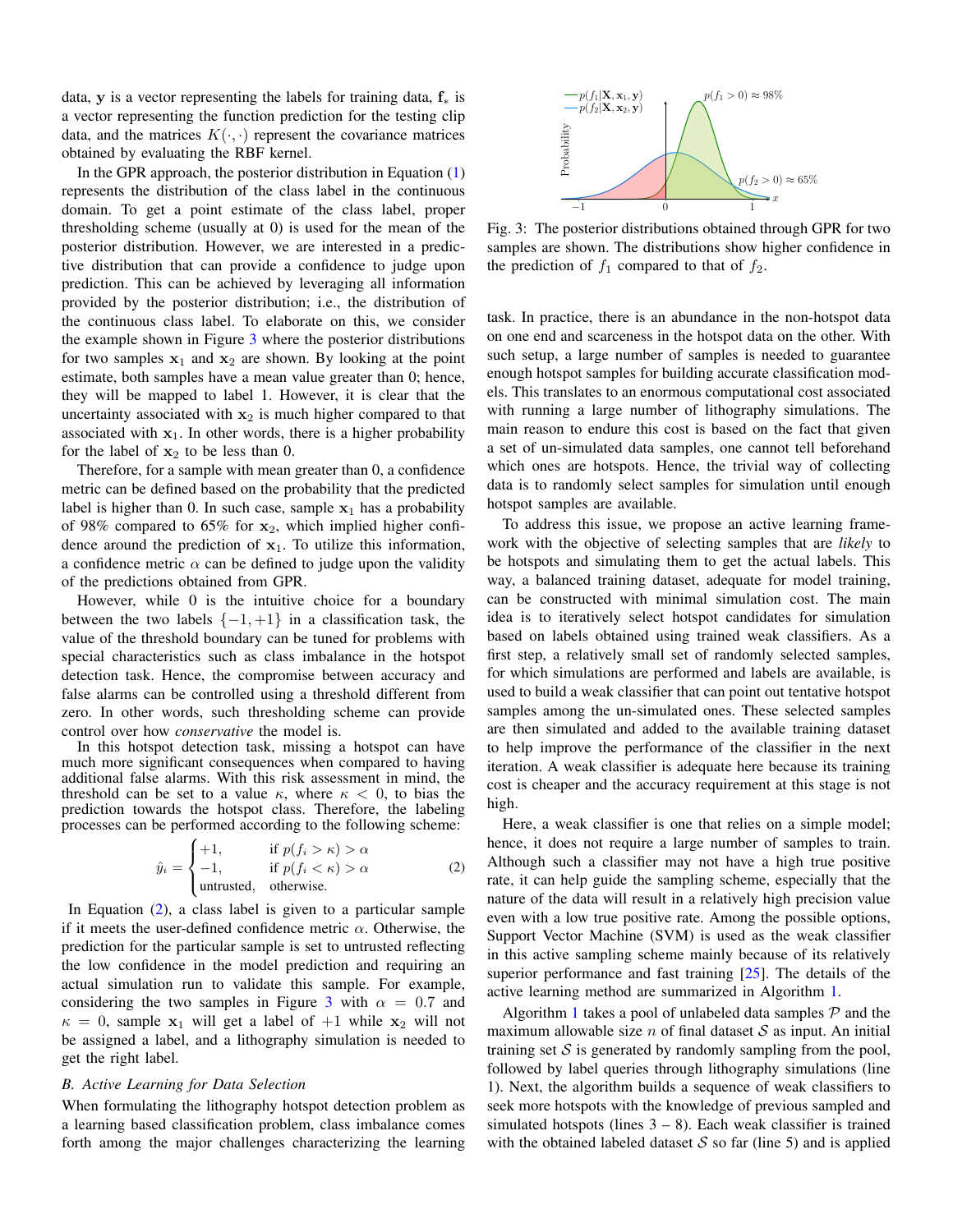## <span id="page-3-1"></span>Algorithm 1 Active Learning for Data Selection

**Require:** A pool of unlabeled data samples  $P$ ,  $n$ **Ensure:** Labeled training dataset  $S$ 

1: S ← Select  $m_0$  samples randomly from P and obtain their labels through simulation;

```
2: k \leftarrow 0;
```
- 3: repeat
- 4:  $k \leftarrow k + 1$ ;
- 5: Train the SVM model with the training dataset  $S$ ;
- 6:  $S_k \leftarrow$  Select  $m_k$  samples from  $\mathcal{P} \backslash \mathcal{S}$  with highest hotspot probability by SVM and simulate the labels;
- 7:  $S \leftarrow S \cup S_k$ ;
- 8: **until** No hotspot in  $S_k$  or  $|S| \ge n$
- 9: return  $S$ .

to the remaining unlabeled samples in the pool  $P$ , i.e.,  $P \setminus S$ . The top  $m_k$  samples with the high probability of being hotspot are chosen from  $P \setminus S$ , and their labels are obtained by lithography simulations (line 6). Then, the selected set  $S_k$  is added to the labeled dataset  $S$ . Note that the algorithm will return early if no actual hotspot is detected among the  $m_k$  samples (line 8). That is because, after several iterations, the trained SVM model is expected to have good accuracy, hence, if no hotspot can be detected by the latest classifier, it is likely that none are still present in the pool. Besides, the algorithm can exit from the iterations of weak classifier building if there are enough samples for the Gaussian Process in Section [III-A](#page-1-5) (line 8).

# *C. Overall Flow*

The proposed Litho-GPA framework is illustrated in Figure [4.](#page-3-2) We first leverage the iterative weak classifier-based sampling scheme to prepare a training set containing enough hotspots (Section [III-B\)](#page-2-2). A GPR model is trained with the selected data samples. We then apply the GPR model to make predictions with confidence estimation on the testing set (Section [III-A\)](#page-1-5). If GPR gives the predicted label with high confidence, the result is trusted; otherwise, the unsure testing samples will be verified with lithography simulations.

<span id="page-3-2"></span>

Fig. 4: Overall flow including data preparation with active sampling and hotspot detection with Gaussian process.

# IV. EXPERIMENTAL RESULTS

<span id="page-3-0"></span>Our Litho-GPA framework is implemented in Python with the scikit-learn library [\[28\]](#page-5-17) and validated on the ICCAD 2012 CAD contest benchmark set  $[29]$ . Layout 1 is not used because it contains only a few clips and has a different technology node from the rest of the four benchmarks. Layout5 has a small number of hotspots, and hence we merge it with Layout 4. Table [I](#page-3-3) summarizes the benchmark information, the number of all the clips (#All) and the number of hotspot clips (#H) in the training set (Train) and testing set (Test). The input image is downsized to  $128 \times 128$  by a nearest-neighbor reduction to improve SVM and GPR training time. We run ten experimental trials for each evaluation, each with a different random seed, and report the average results. It is important to note that, although all samples in the training sets are already labeled in these benchmarks, to validate our framework we assume that they are not labeled at the beginning and obtain the labels through simulations in the framework.

<span id="page-3-3"></span>TABLE I: ICCAD 2012 contest benchmark statistics [\[21\]](#page-5-19).

| Design    | Train |     | Test   |       |  |  |
|-----------|-------|-----|--------|-------|--|--|
|           | #All  | #H  | #All   | #H    |  |  |
| Layout2   | 5.459 | 174 | 41,796 | 498   |  |  |
| Layout3   | 5,552 | 909 | 48,141 | 1,808 |  |  |
| Lavout4&5 | 7.289 | 121 | 51,435 | 218   |  |  |

## *A. Active Learning for Data Selection*

The purpose of the proposed active sampling approach in Section [III-B](#page-2-2) is to balance the dataset by selectively choosing tentative hotspots to be included in the training set. Here, we compare random data selection and the proposed data selection scheme. In the experiments, we set  $m_0$  to 300 and  $m_k$  to 100 in Algorithm [1.](#page-3-1) SVM takes 22.3s at each iteration on average. Table [II](#page-3-4) displays the number of total sampled data (columns "#All") and the number of hotspots (columns "#H") selected by the two schemes when setting 1400 as the maximum allowable size of training samples for both schemes. It is observed that the active learning scheme converges before reaching the size limit for Layout2 and Layout4&5.

<span id="page-3-4"></span>TABLE II: Comparison of different sampling strategies.

| Design    |         | Random |       |      | Active  |      |       |                 |  |
|-----------|---------|--------|-------|------|---------|------|-------|-----------------|--|
|           | #All    | (%)    | #H    | (%)  | #All    | (9)  | #H    | $\mathscr{G}_o$ |  |
| Layout2   | 1.400.0 | 25.6   | 44.0  | 25.3 | 1.050.0 | 19.2 | 172.7 | 99.3            |  |
| Layout3   | 1.400.0 | 25.2   | 222.3 | 24.5 | 1.400.0 | 25.2 | 886.3 | 97.5            |  |
| Lavout4&5 | 1.400.0 | 19.2   | 23.4  | 19.3 | 1.190.0 | 16.3 | 101.5 | 83.9            |  |

Varying the maximum training set size  $n$  in Algorithm [1,](#page-3-1) the comparison of the two sampling schemes is shown in Figure [5.](#page-4-1) The figure shows that, with the same number of training samples, the proposed approach can achieve higher accuracy compared to the random sampling. Note that the accuracy is based on the GPR direct prediction results without lithography simulations. This is in fact due to the higher number of hotspots available in the training data when using the active sampling scheme compared to the random sampling strategy as demonstrated also in Figure [5.](#page-4-1) Moreover, one can easily notice that the iterative SVM evaluations are capable of detecting most of the hotspots in the dataset within a few iterations.

## *B. Validation of Gaussian Process*

We demonstrate the effectiveness of the proposed GPR with validation simulations for hotspot detection. Table [III](#page-4-2) shows the comparison between the state-of-the-art method [\[21\]](#page-5-19) and our method, in terms of accuracy (ACC) and the number of false alarms (#FA). In this table, "All" denotes model training uses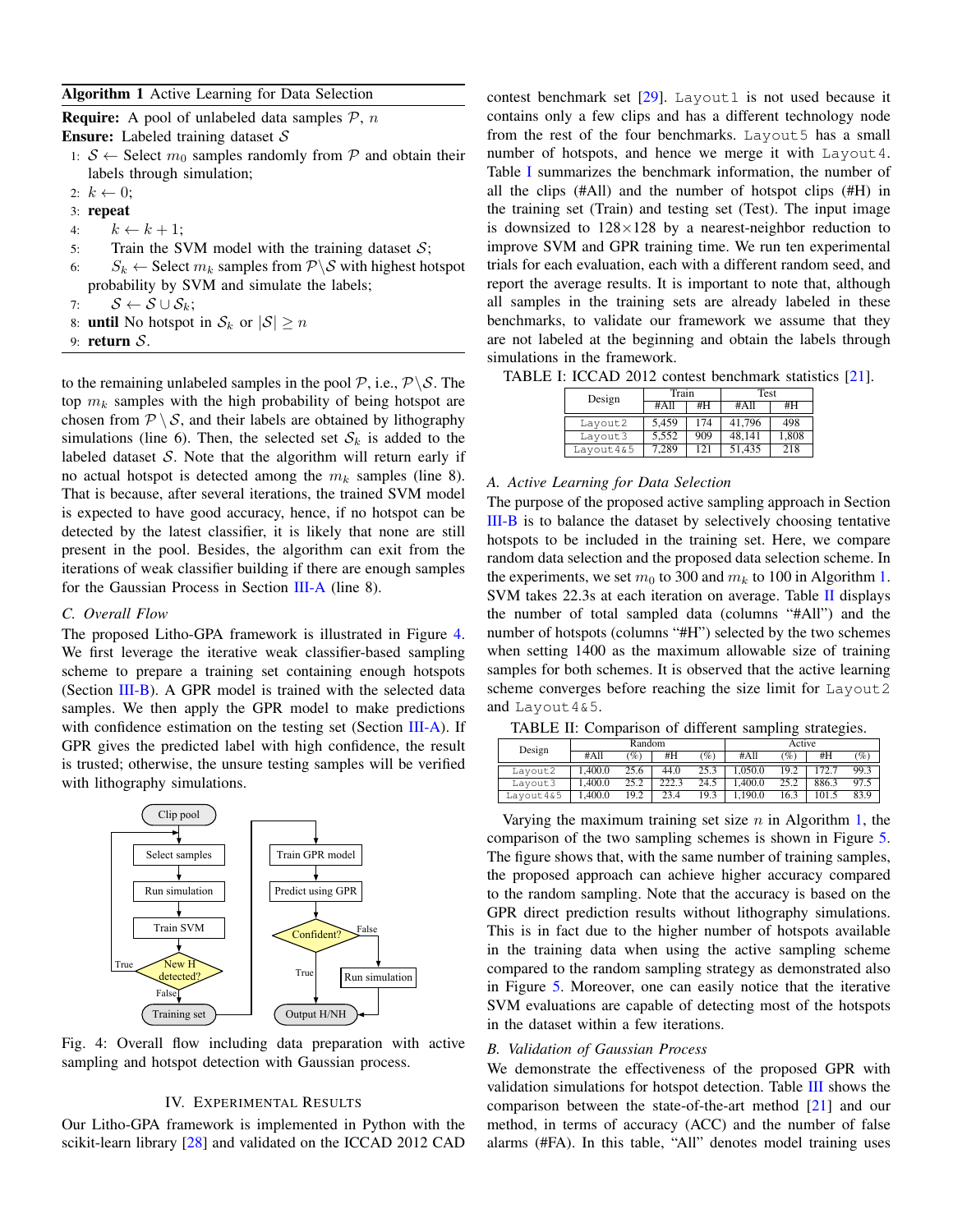<span id="page-4-1"></span>

Fig. 5: The number of selected hotspots and testing accuracy (without validation simulations) for different sampling techniques are shown. "All" represents the total number of hotspots in the entire training set.

<span id="page-4-2"></span>TABLE III: Comparison of different flows in terms of accuracy and false alarms. The results are averaged over ten runs.

| Design    | $All + [21]$ |                  | Random + $[21]$ |        | Active $+$ [21] |        | Active + $[21]$ + VS |        | Active + GPR |                      | $Active + GPR + VS$ |        | #Sim   |  |
|-----------|--------------|------------------|-----------------|--------|-----------------|--------|----------------------|--------|--------------|----------------------|---------------------|--------|--------|--|
|           | #FA          | ACC(%)           | #FA             | ACC(%) | #FA             | ACC(%) | #FA                  | ACC(%) | #FA          | $\overline{ACC}$ (%) | #FA                 | ACC(%) | $(\%)$ |  |
| Layout2   | 234.1        | 97.4             | 370.9           | 91.3   | .030.7          | 99.4   | 733.3                | 99.6   | 502.8        | 99.1                 | 71.4                | 99.4   | 16.4   |  |
| Layout3   | 3.064.1      | 98.3             | 3.333.4         | 97.7   | 6.716.3         | 99.1   | 5.189.7              | 99.5   | 4,443.2      | 98.3                 | 2.463.4             | 99.0   | 17.2   |  |
| Lavout4&5 | 443.4        | 91.7             | 512.5           | 64.2   | .598.4          | 96.3   | ,162.3               | 98.9   | .130.2       | 91.2                 | 177.5               | 99.1   | 26.8   |  |
| Average   | .247.2       | 95.8             | .405.6          | 84.4   | 3.115.1         | 98.2   | 2.361.8              | 99.3   | 2.025.4      | 96.2                 | 904.1               | 99.2   | 20.1   |  |
| Ratio     | 1.0          | 1.0 <sub>1</sub> |                 |        |                 |        | 1.89                 | 1.04   |              |                      | 0.72                | 1.04   | $\sim$ |  |

all the training samples in the benchmark, while "Random" and "Active" denote the training data obtained from random sampling and the proposed active sampling scheme in Table [II.](#page-3-4) For the method [\[21\]](#page-5-19), we strictly use its DCT representation and CNN structure for the comparison. To further demonstrate that softmax output of CNN is not a good uncertainty measure, we compare the performance of CNN and GPR after performing the same number of validation simulations (VS). For GPR, threshold  $\kappa$  in Equation [\(2\)](#page-2-1) is set to -0.2; the confidence metric  $\alpha$  is set to 0.682, which is equivalent to one standard deviation confidence interval for a Gaussian distribution. According to this criterion, any untrusted sample needs to be further verified through lithography simulation. Since there is no well-defined metric to quantify confidence interval for CNN, to ensure fairness, we perform the same number of validation simulations to the test samples which has nearly the same softmax probability of being hotspot/non-hotspot and then compare the accuracy and the number of false alarms; that is, we choose the samples which minimize  $|softmax(NH) - softmax(H)|$ . Column "#Sim" gives the ratio of the number of validation simulations to the testing data size.

Table [III](#page-4-2) shows that the state-of-the-art work  $[21]$  using all the training dataset  $(AII + [21])$  $(AII + [21])$  $(AII + [21])$  achieves 95.8% accuracy on average. Our proposed active learning data selection further improves the accuracy of its model to  $98.2\%$  (Active + [\[21\]](#page-5-19)). However, the average number of false alarms of this flow increases from 1247.2 to 3115.1. Active data selection together with our GPR method (Active + GPR) gives a similar accuracy  $(96.2\%)$  as the state-of-the-art result. Moreover, given the strength of providing confidence of GPR, the accuracy (Active  $+$  GPR  $+$  VS) is improved to 99.2% after performing validation simulations, and meanwhile, it reduces the number of false alarms by 28% compared with the All  $+$  [\[21\]](#page-5-19) flow. Compared with the Active  $+$  $[21] + VS$  $[21] + VS$  flow, the Active + GPR + VS flow obtains comparable accuracy and  $2.6\times$  false alarm reduction, which demonstrates the effectiveness of employing confidence measure provided by GPR. In the experiments, GPR training takes 296.6s, 1490.5s and 235.4s on average for the three benchmarks while testing takes 579.4s, 1342.2s and 586.7s.

# *C. Control of Prediction Confidence*

Lastly, we explore the effect of  $\alpha$  to control the desired prediction confidence. Figure [6](#page-5-20) plots the testing accuracy after validation simulations and the percentage of simulated testing samples using different values of  $\alpha$ . The accuracy reflects that of the trusted GPR predictions in addition to the instances validated through simulation. As one would expect, larger  $\alpha$ values translate to better results in terms of accuracy and false alarms at the expense of higher simulation cost. It is important to note that the choice of  $\alpha$  gives the user the flexibility to control the trade-off between the overall detection quality and the number of simulations needed.

# V. CONCLUSION

<span id="page-4-0"></span>In this work, we present Litho-GPA, a hotspot detection framework with Gaussian Process assurance to provide confidence in classifier prediction. The prediction accuracy is improved by exploring both the mean and confidence of prediction. Besides, an active data selection scheme based on weak classifiers is developed to reduce the computational cost in data preparation. Experimental results demonstrate Litho-GPA can achieve comparable accuracy to the state-of-the-art deep learning approaches while obtaining on average 28% reduction in false alarms.